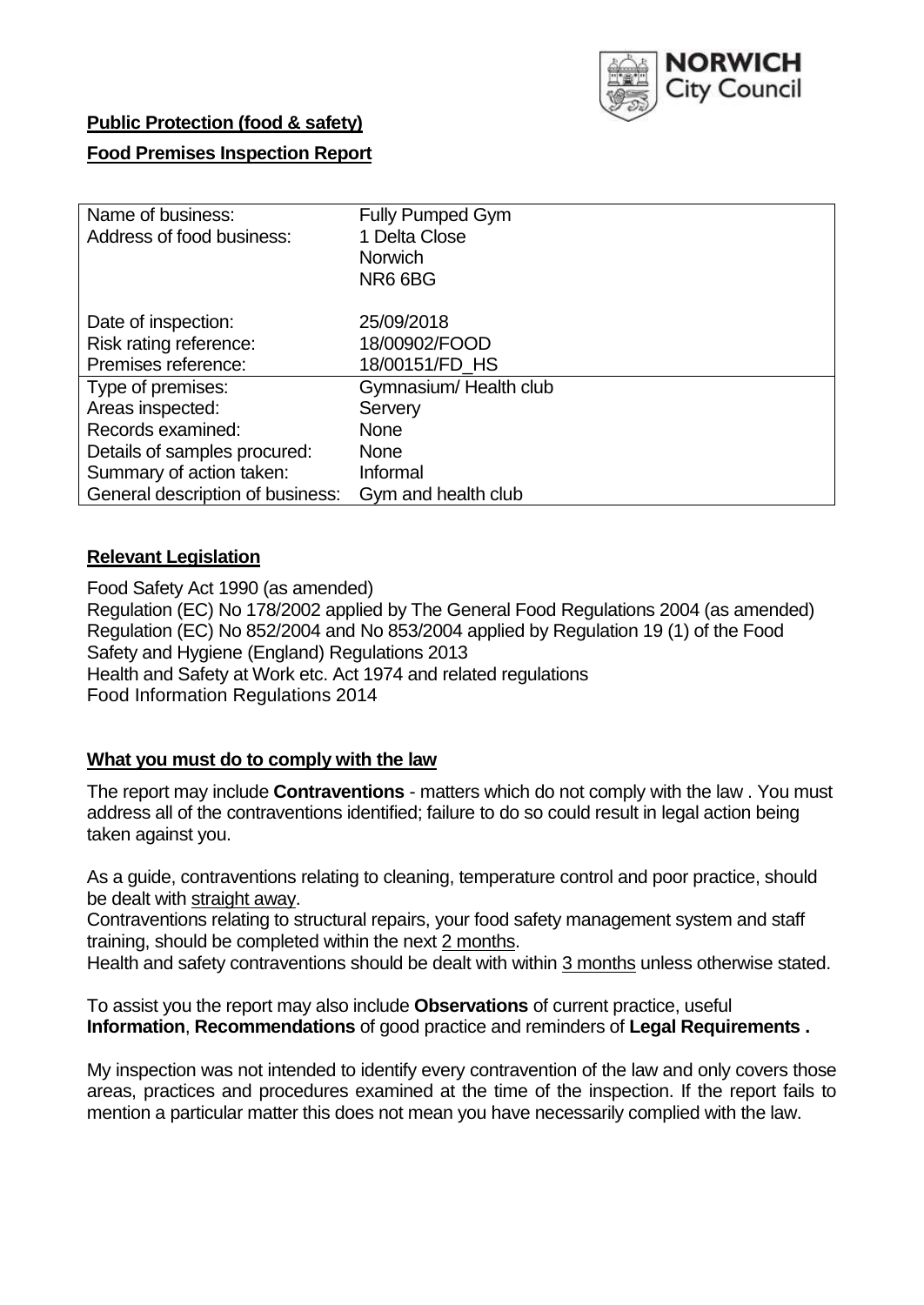# **FOOD SAFETY**

### **How we calculate your Food Hygiene Rating:**

The food safety section has been divided into the three areas which you are scored against for the hygiene rating: 1. food hygiene and safety procedures, 2. structural requirements and 3. confidence in management/control procedures. Each section begins with a summary of what was observed and the score you have been given. Details of how these scores combine to produce your overall food hygiene rating are shown in the table.

| <b>Compliance Area</b>                     |          |    |    | <b>You Score</b> |                |           |           |    |                |  |  |
|--------------------------------------------|----------|----|----|------------------|----------------|-----------|-----------|----|----------------|--|--|
| Food Hygiene and Safety                    |          |    |    | 0                | 5.             | 10        | 15        | 20 | 25             |  |  |
| <b>Structure and Cleaning</b>              |          |    |    | $\overline{0}$   | 5              | 10        | 15        | 20 | 25             |  |  |
| Confidence in management & control systems |          |    |    | $\Omega$         | $\overline{5}$ | 10        | 15        | 20 | 30             |  |  |
|                                            |          |    |    |                  |                |           |           |    |                |  |  |
| <b>Your Total score</b>                    | $0 - 15$ | 20 |    | $25 - 30$        |                | $35 - 40$ | $45 - 50$ |    | > 50           |  |  |
| <b>Your Worst score</b>                    | 5        | 10 | 10 |                  | 15             |           | 20        |    | $\blacksquare$ |  |  |
|                                            |          |    |    |                  |                |           |           |    |                |  |  |
| <b>Your Rating is</b>                      | 5        |    |    | 3                | $\overline{2}$ |           |           |    | $\Omega$       |  |  |

Your Food Hygiene Rating is 4 - a good standard



# **1. Food Hygiene and Safety**

Food Hygiene standards are excellent. You demonstrated full compliance with legal requirements. You have safe food handling practices and procedures and all the necessary control measures to prevent cross-contamination are in place. **(Score 0)**

#### Contamination risks

**Observation** I was pleased to see that contamination risks were controlled

#### Temperature Control

**Observation** I was pleased to see you were able to limit bacterial growth and/or survival by applying appropriate temperature controls at points critical to food safety and that you were diligently monitoring temperatures.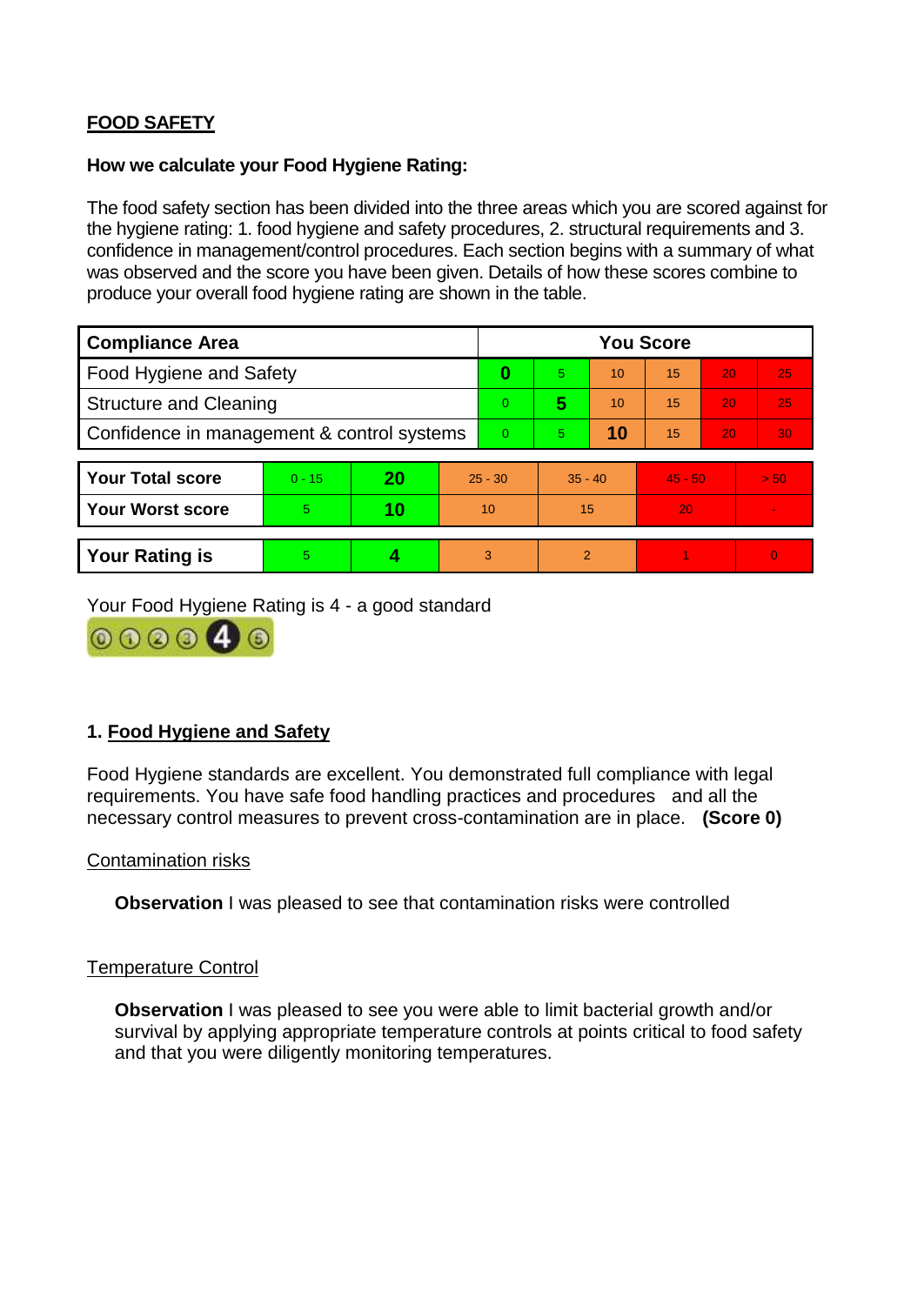# **2. Structure and Cleaning**

The structure, facilities, cleaning and maintenance are all of a good standard and only minor repairs and/or improvements are required. Pest control and waste disposal provisions are satisfactory. The minor contraventions require your attention. **(Score 5)**

## Cleaning of Equipment and Food Contact Surfaces

**Contravention** The following surfaces and equipment in contact with food were dirty and/or could not be cleaned and require cleaning or discarding:

• around the interior top rim to the chest freezer

## Cleaning Chemicals / Materials / Equipment and Methods

**Observation** I was pleased to see that the premises was kept clean and that your cleaning materials, methods and equipment were able to minimise the spread of harmful bacteria between surfaces.

#### Facilities and Structural provision

**Observation** I was pleased to see the premises had been well maintained and that adequate facilities had been provided.

## **3. Confidence in Management**

There are generally satisfactory food safety controls in place although there is evidence of some non-compliance with the law. All the significant food hazards are understood and controls are in place. The contraventions require your attention; although not critical to food safety they may become so if not addressed. **(Score 10)**

#### Type of Food Safety Management System Required

**Contravention** You currently do not have a food safety management system or what you have in place is not suitable given the food risks associated with your business. Although your business is low risk you still require a minimum amount of documentation. This might include your hygiene rules, pest control reports, a staff illness and exclusion policy, a cleaning schedule, date coding, temperature checks of display chillers, and handover diary etc.

**Information** As you are a new business you have been given the benefit of the doubt despite your food safety management system not fully complying with the law. You